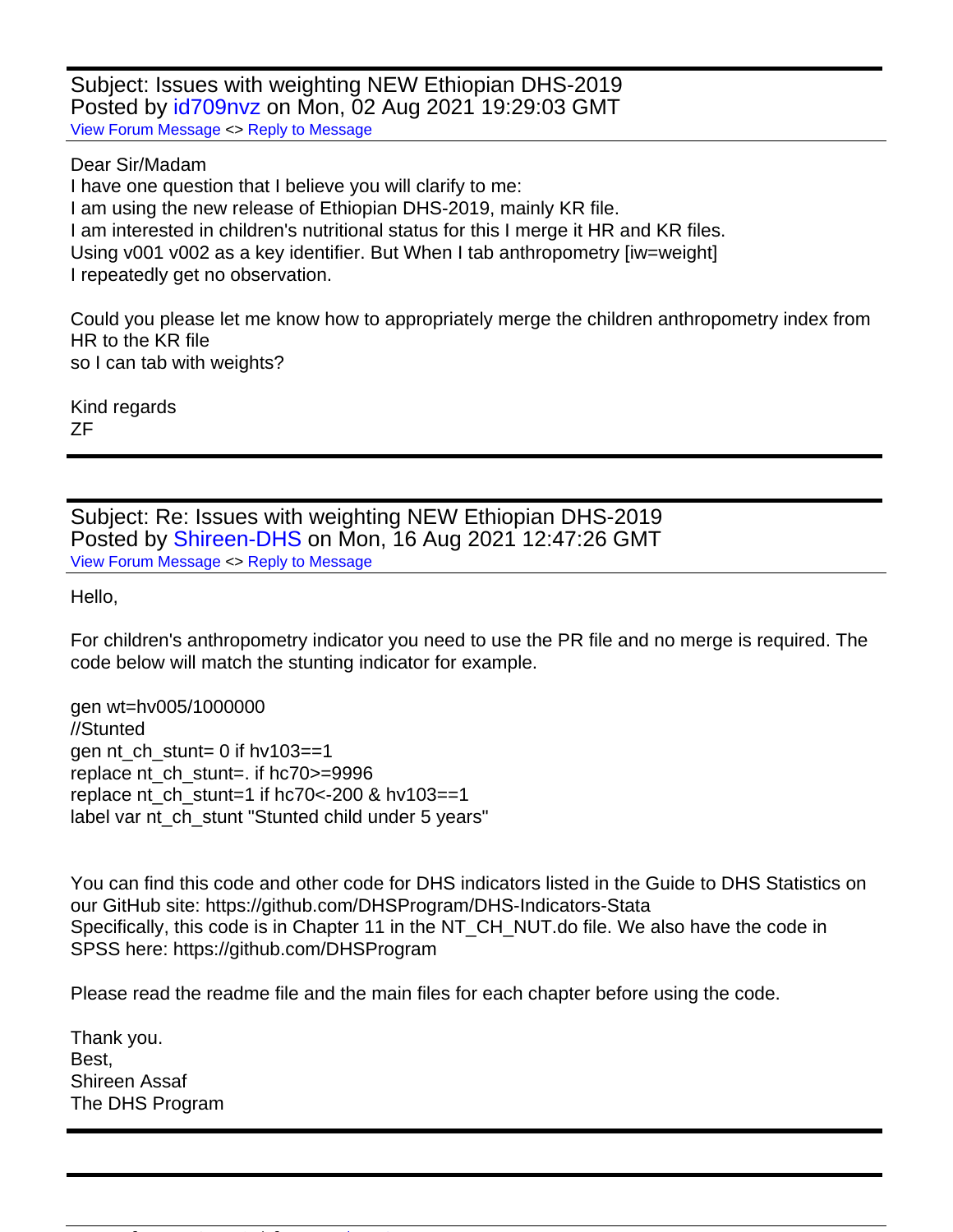Subject: Re: Issues with weighting NEW Ethiopian DHS-2019 Posted by [id709nvz](https://userforum.dhsprogram.com/index.php?t=usrinfo&id=7678) on Mon, 16 Aug 2021 13:07:53 GMT [View Forum Message](https://userforum.dhsprogram.com/index.php?t=rview&th=11154&goto=23277#msg_23277) <> [Reply to Message](https://userforum.dhsprogram.com/index.php?t=post&reply_to=23277)

Dear,

Thanks for your reply.

The reason why I use KR instead of PR is, I need children below five years old and their mother only.

Can you please tell me the total number of female population base where the 2019 Ethiopian DHS IR file was sampled?

It will help me to create the correct weight: As I am intending to combine DHS 2000, 2005, 2011, 2016, and 2019 in my analysis.

Kind regards **Zecharias** 

Subject: Re: Issues with weighting NEW Ethiopian DHS-2019 Posted by [Shireen-DHS](https://userforum.dhsprogram.com/index.php?t=usrinfo&id=9656) on Mon, 16 Aug 2021 13:20:03 GMT [View Forum Message](https://userforum.dhsprogram.com/index.php?t=rview&th=11154&goto=23278#msg_23278) <> [Reply to Message](https://userforum.dhsprogram.com/index.php?t=post&reply_to=23278)

Hello,

In this case you can use the KR file and use the anthropometry variables hw70, hw71 and hw72. You can code stunting for instance in the same way by replacing hc70 with hw70 and remove the hv103 condition. You would use the weight v005 and divide by 1000000 as done below. There is no need to create a weight variable.

Best, Shireen

Subject: Re: Issues with weighting NEW Ethiopian DHS-2019 Posted by [id709nvz](https://userforum.dhsprogram.com/index.php?t=usrinfo&id=7678) on Mon, 16 Aug 2021 20:21:05 GMT [View Forum Message](https://userforum.dhsprogram.com/index.php?t=rview&th=11154&goto=23289#msg_23289) <> [Reply to Message](https://userforum.dhsprogram.com/index.php?t=post&reply_to=23289)

Dear,

thank you. But previously one of you suggested me to do the following on pooled DHS rounds: That is re-weighting by the population base for each survey year.

\*e.g dhs 2000, gen wgt=v005/1000000 gen weight=(wgt\*24949)/15683

The same code for all other surveys and I would use 'weight' for all tabulation in the following wave tab x [iw=weight] instead of tab x [iw=wgt]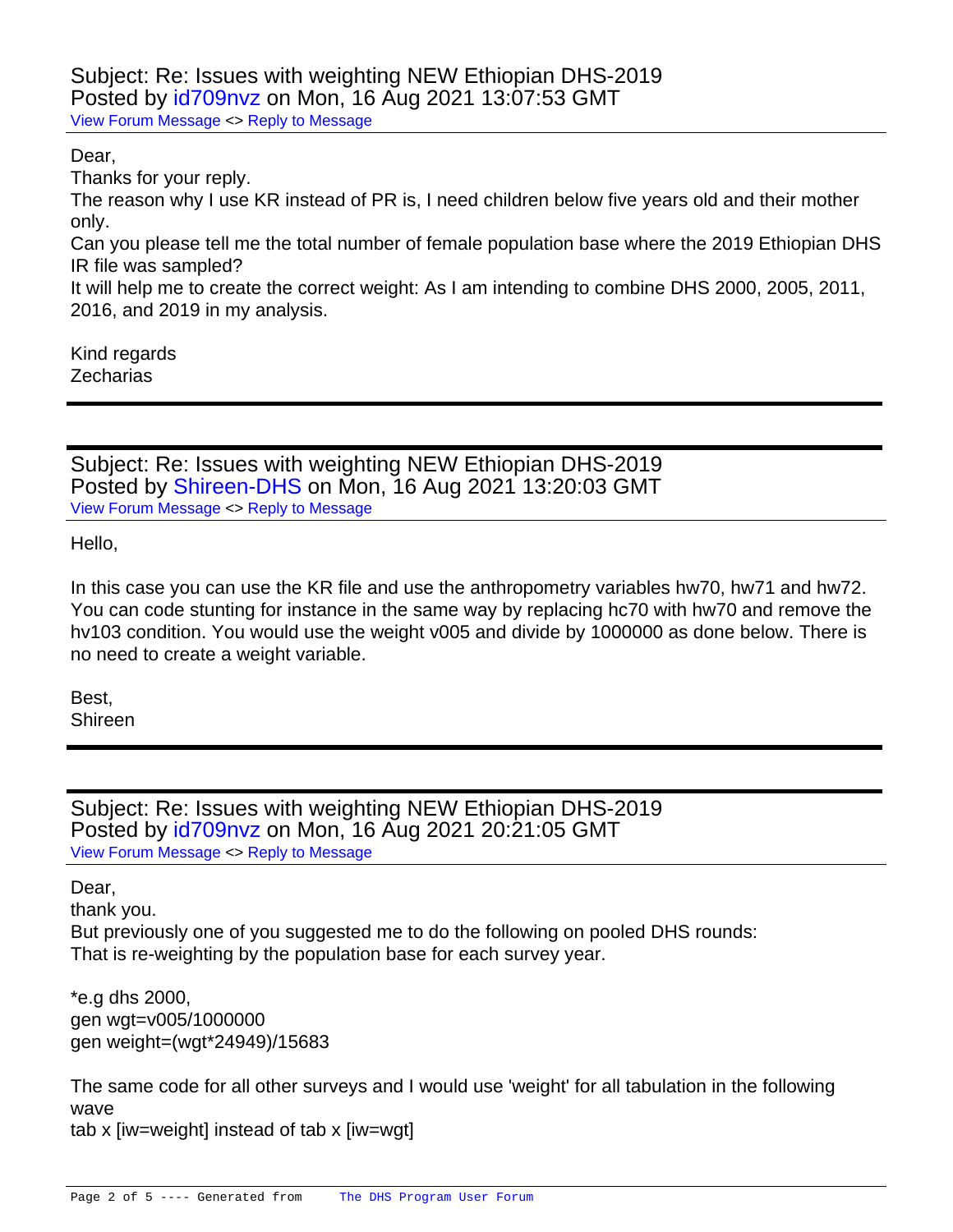This is why I ask for the total female population base for the Ethiopian DHS /2019/

Shouldn't I take into account differences in population across survey rounds when I play with a pooled sample?

Kind regards ZF

Subject: Re: Issues with weighting NEW Ethiopian DHS-2019 Posted by [Shireen-DHS](https://userforum.dhsprogram.com/index.php?t=usrinfo&id=9656) on Tue, 17 Aug 2021 16:37:04 GMT [View Forum Message](https://userforum.dhsprogram.com/index.php?t=rview&th=11154&goto=23296#msg_23296) <> [Reply to Message](https://userforum.dhsprogram.com/index.php?t=post&reply_to=23296)

Hello,

Can you refer me to this response about the pooled sample?

In a pooled sample you will also need to create a unique strata and PSU for each survey to use in the svyset if you are using Stata.

To give equal weight to each survey in a pooled analysis I have used previously the following code (this is using appended data from several surveys). There are many ways to deal with pooled samples so there could be another way suggested that is also fine.

\* code to give equal weight to each surveys

\* you will need a survey variable to identify each survey egen N=total(v005) egen n=total(v005), by(survey)

\* In this case I had 25 surveys, change this number to the number of surveys you have. gen wtr=v005\*(N/25)/n

 egen v001r=group(survey v001) egen stratar=group(survey strata) svyset [pw=wtr], psu(v001r) strata(stratar) singleunit(centered)

Hope this helps. Best, Shireen

Subject: Re: Issues with weighting NEW Ethiopian DHS-2019 Posted by [id709nvz](https://userforum.dhsprogram.com/index.php?t=usrinfo&id=7678) on Tue, 17 Aug 2021 20:06:42 GMT

[View Forum Message](https://userforum.dhsprogram.com/index.php?t=rview&th=11154&goto=23297#msg_23297) <> [Reply to Message](https://userforum.dhsprogram.com/index.php?t=post&reply_to=23297)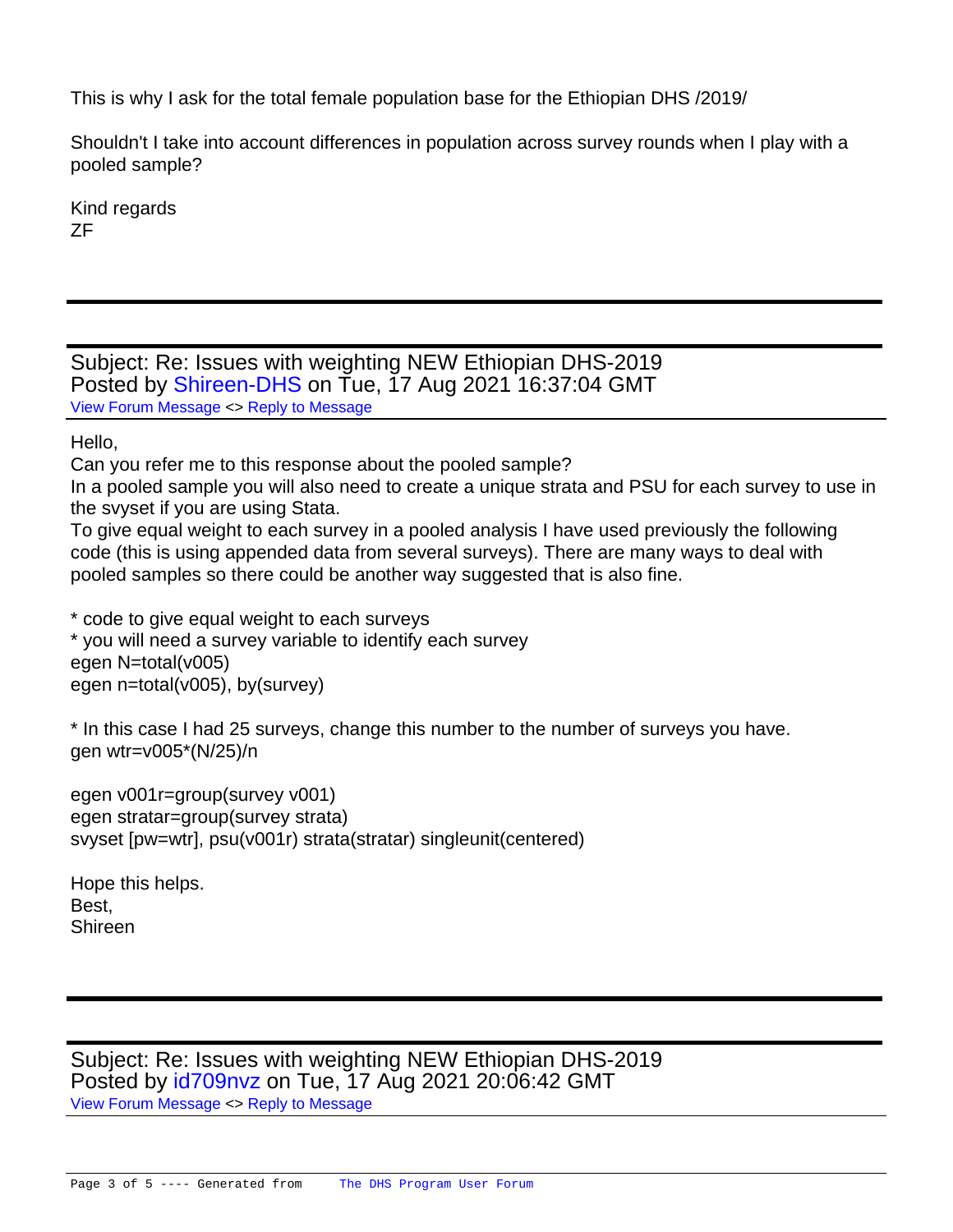Dear,

You can find it here, please go to the last few questions: DHS Burundi 1987 by Trevor-DHS

The idea of Trevor response is that \*Open KR 2000 (e.g) gen wgt=v005/1000000 gen weight=(wgt\*total FEMALE POPULATION)/FEMALE SAMPLE -For Ethiopian KR 2000; total FEMALE POPULATION=14619 and FEMALE sample=15367

repeat the process for all survey rounds and use tab X [iw=weight] rather than tab X [iw=weight]

I look forward to hearing from you. Kind regards ZF

Subject: Re: Issues with weighting NEW Ethiopian DHS-2019 Posted by [Shireen-DHS](https://userforum.dhsprogram.com/index.php?t=usrinfo&id=9656) on Wed, 18 Aug 2021 12:31:25 GMT [View Forum Message](https://userforum.dhsprogram.com/index.php?t=rview&th=11154&goto=23299#msg_23299) <> [Reply to Message](https://userforum.dhsprogram.com/index.php?t=post&reply_to=23299)

Hello,

Yes this is another method. It works better for when you you expect the population sizes to be very different from one survey to the next. I have asked Trevor where he received the population estimates and this was his response:

When I pool and re-weight the data, I use population estimates from World Population Prospects. (https://population.un.org/wpp/Download/Standard/Population/). I pick "Population by broad age groups female", which includes a column for 15-49 (column AQ), and find the Ethiopia estimates for the relevant years. For the 2019 survey I would use the 2020 estimate which is 28,513 (thousand, i.e. 28.5 million).

Thank you. Best, Shireen Assaf The DHS Program

Subject: Re: Issues with weighting NEW Ethiopian DHS-2019 Posted by [id709nvz](https://userforum.dhsprogram.com/index.php?t=usrinfo&id=7678) on Sun, 29 Aug 2021 22:55:57 GMT [View Forum Message](https://userforum.dhsprogram.com/index.php?t=rview&th=11154&goto=23364#msg_23364) <> [Reply to Message](https://userforum.dhsprogram.com/index.php?t=post&reply_to=23364)

Dear,